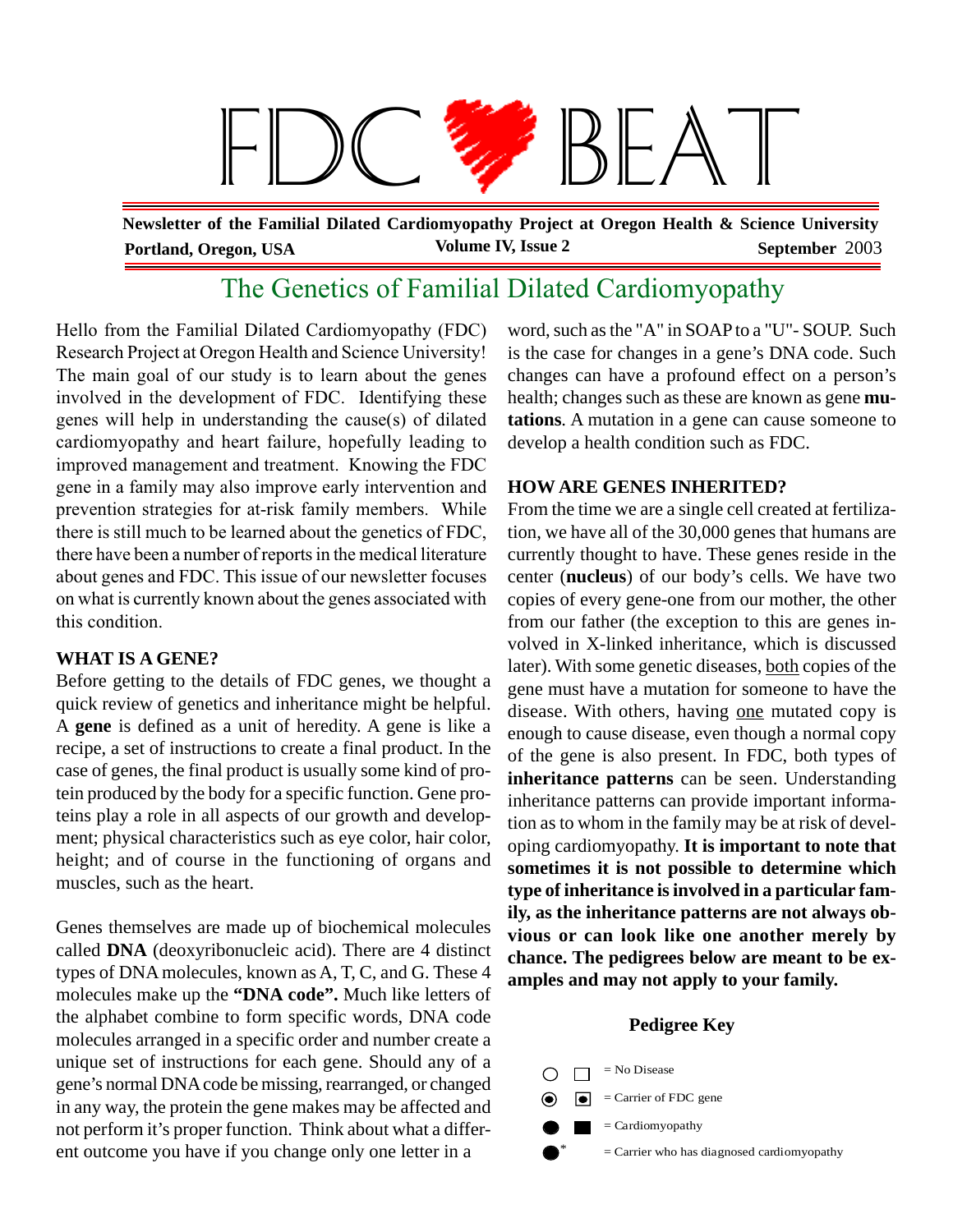#### FDC BEAT

## **Autosomal Dominant (AD) Inheritance**

With AD inheritance, having one mutated gene copy is enough to cause FDC, even though a normal copy of the gene is also present. In FDC families with an AD FDC gene, only one of the parents usually carries a mutated copy of the gene. Dilated cardiomyopathy is usually seen in multiple generations and can affect both males and females. Each child of a parent carrying a mutated FDC gene has a 50% chance of also carrying that mutation, putting them at risk for developing cardiomyopathy. Most FDC families follow this type of genetic pattern. The known FDC AD genes are cardiac actin, desmin, lamin A/C, delta-sarcoglycan, beta-myosin heavy chain,





**Autosomal Dominant Inheritance** 

**Autosomal Recessive (AR) Inheritance**

With AR inheritance, both copies of the gene must have a mutation for someone to have the disease. In families with AR FDC both unaffected parents carry an FDC gene and have a 25% chance of each child inheriting both copies of the mutated gene. Cardiomyopathy is usually

Autosomal recessive inheritance



diagnosed in only one generation amongst brothers and/or sisters. This type of inheritance may be more common among certain ethnic groups and if parents are related to each other. AR inheritance is thought to be uncommon in FDC. AD inheritance can look like

AR, as a younger generation can develop and be diagnosed with FDC prior to a parent, giving the misperception that cardiomyopathy is not seen in multiple generations. This is why current recommendations for screening with echocardiogram and EKG include all first-degree relatives (children, siblings, and parents) of a family member diagnosed with unexplained dilated cardiomyopathy. There are no particular genes yet identified with AR FDC.

#### **X-Linked (XL) Inheritance**

XL inheritance is thought to occur in about 10% of FDC families. In these families males are affected and the gene is inherited from the mother who carries the FDC gene. If FDC is XL, than the condition cannot be passed from father to son (which differentiates it from AD inheritance). For women with the FDC gene, each child has a 50% chance of inheriting the FDC gene. All daughters of males with FDC will carry the FDC gene mutation. Females carrying the FDC gene may develop cardiomyopathy, but it is usually less severe than that of males in the family. The known XL FDC genes are Dystrophin and Tafazzin/G4.5.



#### **Mitochodrial Inheritance**

**Mitochondria** are particles found inside cells, commonly known as the "power houses" that supply energy to the cells. Mitochondria have their own DNA, separate from the DNA described above. Since we inherit our mitochondria from

our mothers, mutations in mitochondrial DNA causing FDC will only be passed from a female to sons and/or daughters. Multiple generations can be affected. It can be difficult to distin-

Mitochondrial inheritance

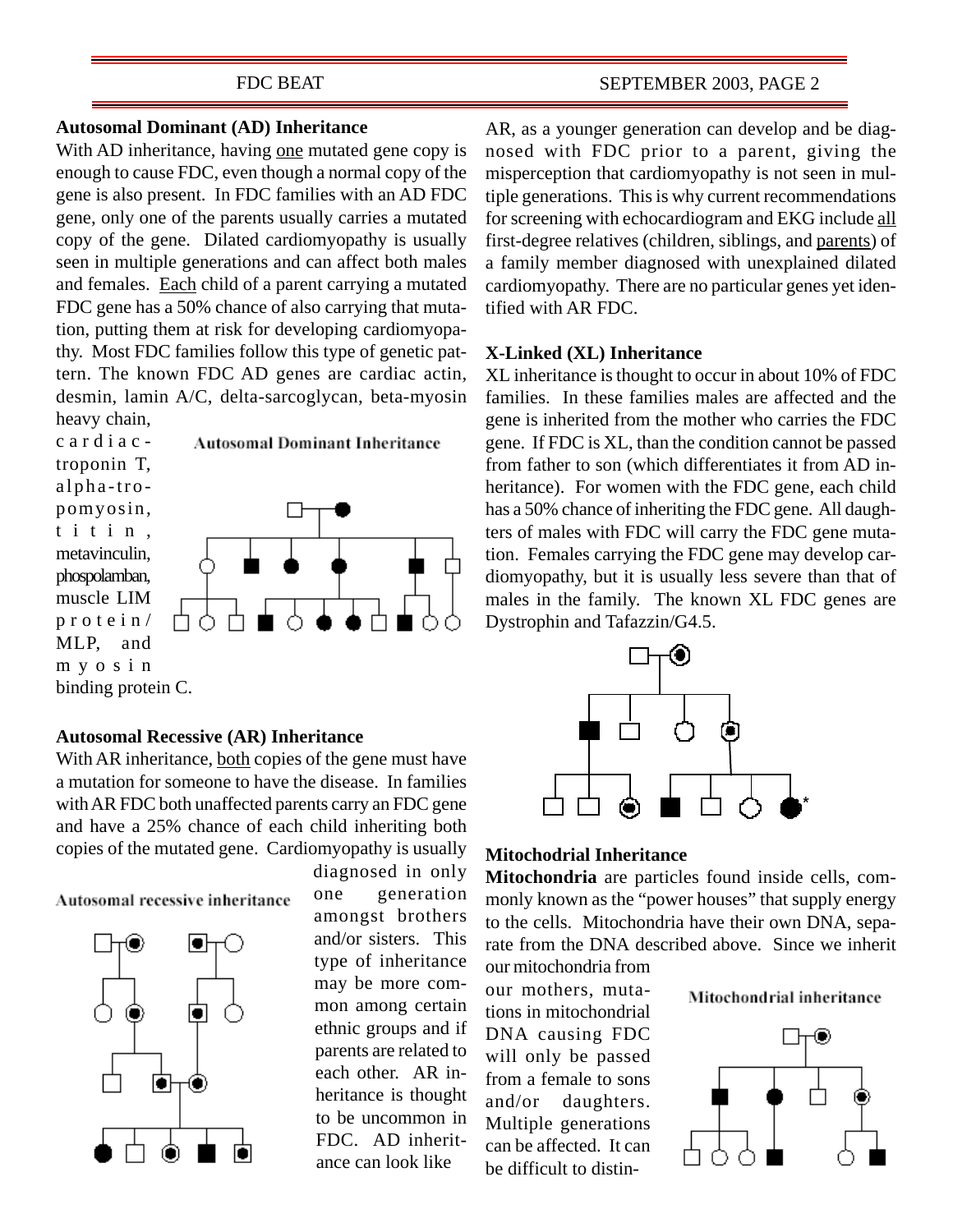# FDC BEAT

# SEPTEMBER 2003, PAGE 3

guish this type of inheritance from the others, however the frequency of this type of inheritance in FDC is thought to be rare. The known Mitochondrial DNA FDC genes are tRNA(leu), tRNA(ile), and tRNA(his).

**It is important to remember that we all carry altered genes that may put ourselves and our children at risk for any one of many different kinds of health problems, such as diabetes, cancer, and heart disease. No one's genes are "perfect".**

# **FDC GENES**

To date 17 FDC genes have been reported in the medical literature. This is evidence that FDC is **heterogeneous**, meaning one gene can cause FDC in one family while a different gene is the culprit in another family. Most of these genes are associated with AD FDC and each have only been reported in one or two families, meaning each particular gene may be an uncommon cause for FDC (except for the Lamin A/C gene -- see below). Most of these genes code for proteins that are important components of heart and other muscle, which would make sense that mutations in these genes could cause cardiomyopathy.

In addition, seven other medical journal articles have reported FDC families with "linkage" to a particular section of DNA, although the gene itself is not yet identified. It is likely that additional linkage areas and genes will be identified as FDC research continues.

There is variability between different FDC families, such as the age of onset of symptoms, presence or absence of arrhythmias, severity of the cardiomyopathy, etc. Some of this variability may be explained by the fact that different genes cause FDC in different families. Indeed, a number of the genes or linked areas of DNA have been associated with particular features of FDC. For example, families with a mutation in the **troponin** gene may have an earlier age of onset and/or more severe disease than families with another FDC gene. Genes such as **lamin A/C** and **dystrophin** may be associated with generalized muscle weakness as well as heart muscle problems. The **taffazin** XL gene, a rare cause of FDC, has only been reported in infants with severe dilated cardiomyopathy. Other reported features associated with specific FDC genes or linkage areas also include arrhythmias,

mitral valve prolapse, and even hearing loss. Variability may exist even within families, which is more difficult to figure out since only one of the genes listed above would cause FDC in an individual family. It is thought that the other genes we carry (remember we have 30,000!) as well as environmental/non-genetic factors may play a role in the variability within members of the same family.

#### **LAMIN A/C**

Lamin A/C is so far the most commonly reported gene associated with FDC. Currently it is thought to be the cause of around 10% of all FDC, although its true incidence among FDC families is unknown -- further studies are needed. Lamin A/C mutations have been most commonly associated with FDC characterized by conduction system defects, such as heart block and sudden death, sometimes requiring pacemaker and/or defibrillator implants. Our group recently published two papers in the medical literature about lamin A/C and FDC:

Hershberger RE., et al. A novel lamin A/C mutation in a family with dilated cardiomyopathy, prominent conduction system disease, and need for pacemaker implantation. American Heart Journal 2002; 144 (6):1081-1086.

Jakobs PM., et al. Novel lamin A/C mutations in two families with dilated cardiomyopathy and conduction system disease. Journal of Cardiac Failure 2001; 7 (3): 249-256

Lamin A/C is interesting for a number of reasons. For one, it is the only gene so far associated with AD FDC that is not a heart muscle protein. Additionally, lamin A/C has been implicated as the genetic cause for several other familial/genetic conditions, including more generalized muscle disease (Limb-Girdle and Emery-Dreifuss muscular distrophies), nerve disease (Charcot-Marie-Tooth Neuropathy), fat distribution (Familial Partial Lipodystophy), and most recently a very rare premature aging disorder known as Progeria. The ability of lamin A/C mutations to cause so many different conditions is not well understood. So far the types of lamin A/C mutations are different within the different disorders, but there may be some overlap.

There is currently no comprehensive clinic genetic testing available for all of the FDC genes. Lamin A/C is the only AD FDC gene for which a health provider can